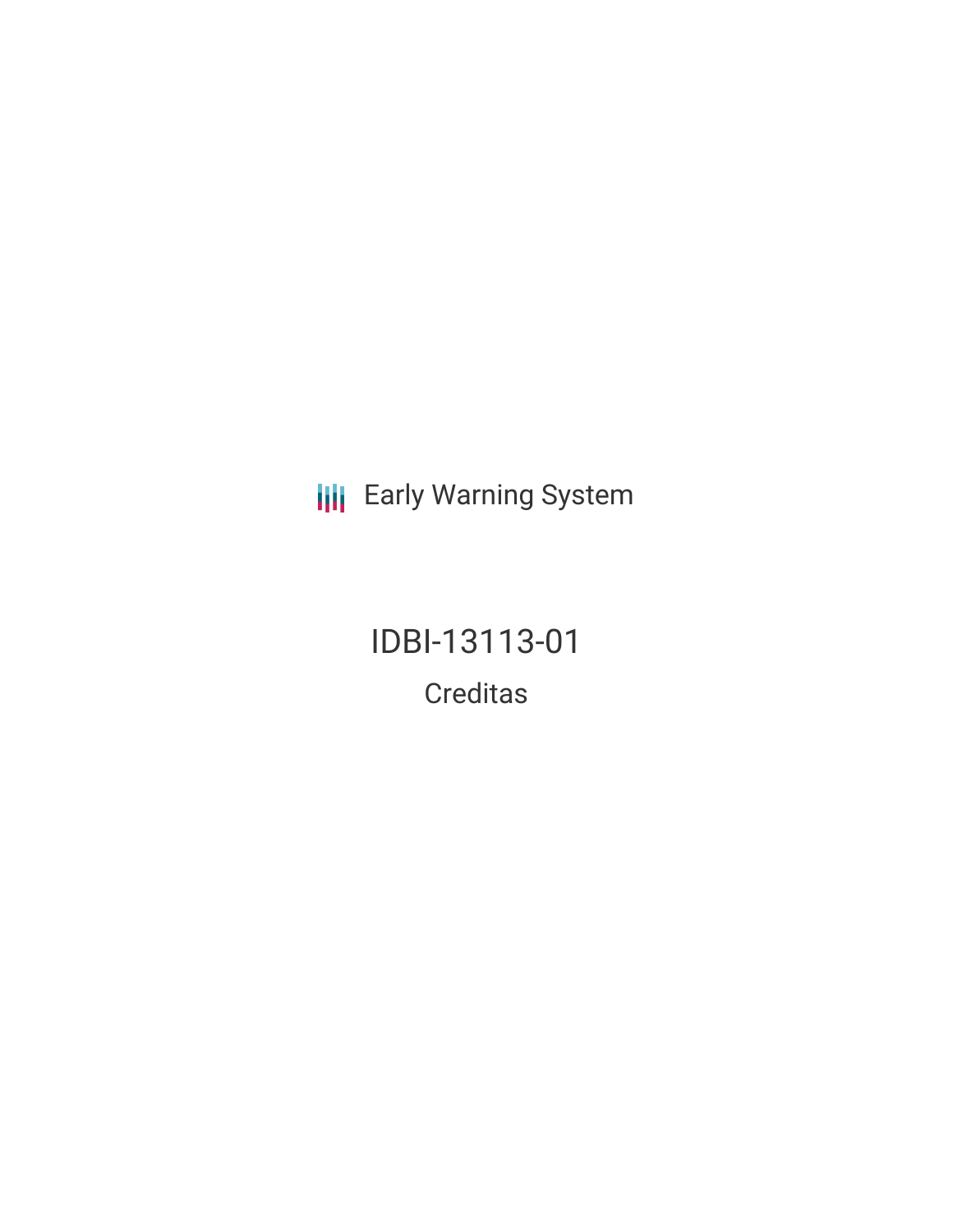| Countries                      | Brazil                              |
|--------------------------------|-------------------------------------|
| <b>Financial Institutions</b>  | IDB Invest (IDBI)                   |
| Status                         | Proposed                            |
| <b>Bank Risk Rating</b>        | FI                                  |
| <b>Voting Date</b>             | 2020-08-04                          |
| <b>Borrower</b>                | Creditas Solucoes Financeiras Ltda. |
| Sectors                        | Finance                             |
| <b>Investment Type(s)</b>      | Loan                                |
| <b>Investment Amount (USD)</b> | \$30.00 million                     |
| <b>Loan Amount (USD)</b>       | \$30.00 million                     |
| <b>Project Cost (USD)</b>      | \$30.00 million                     |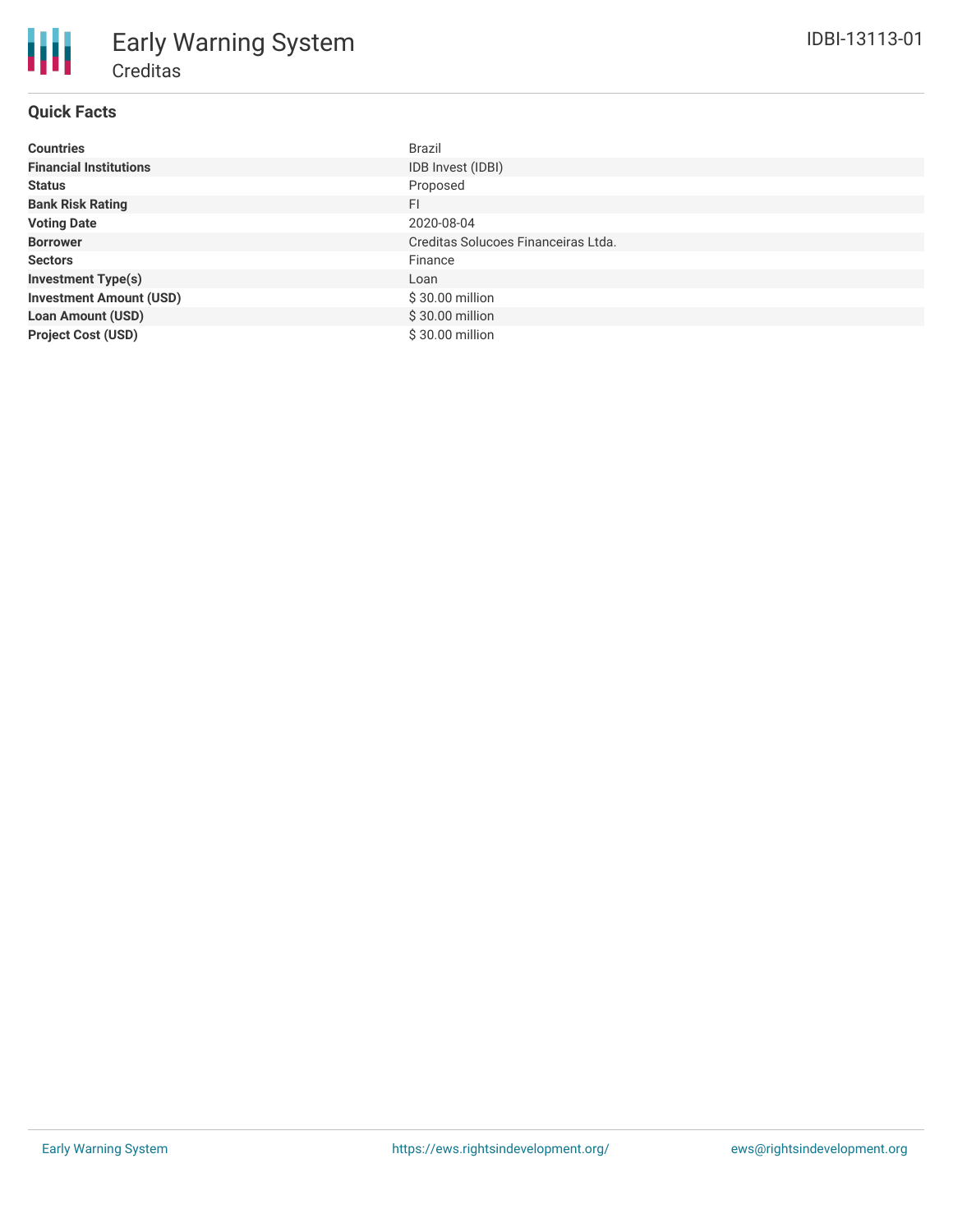

# **Project Description**

IDB Invest is considering an up to US\$30 million (equivalent in Brazilian Reais) loan for Creditas, a leading digital lending platform focused on secured loans in Brazil. The proposed use of proceeds of the loan is to fund loans to MSMEs and vulnerable population affected by the COVID-19 crisis in Brazil.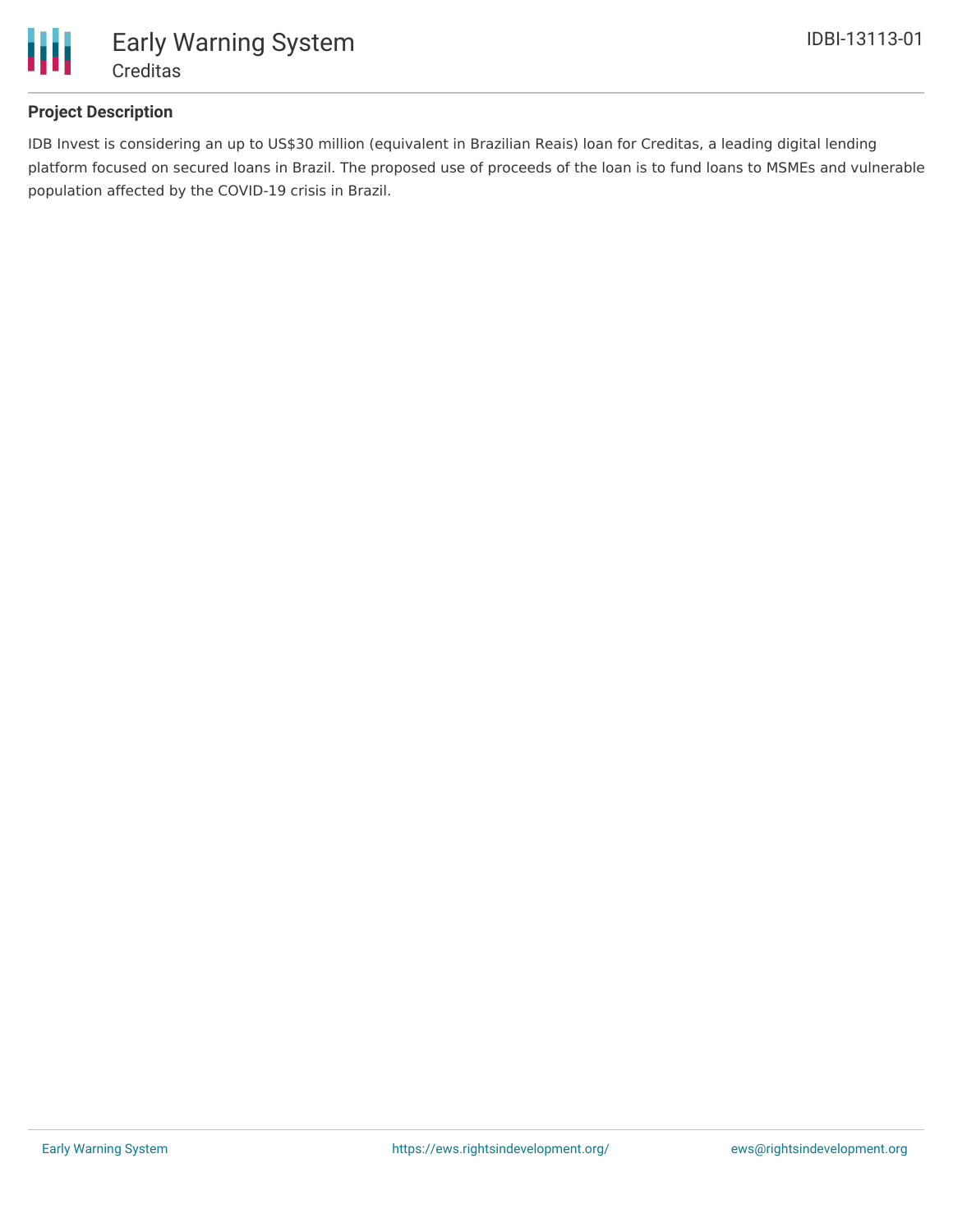# **Investment Description**

• IDB Invest (IDBI)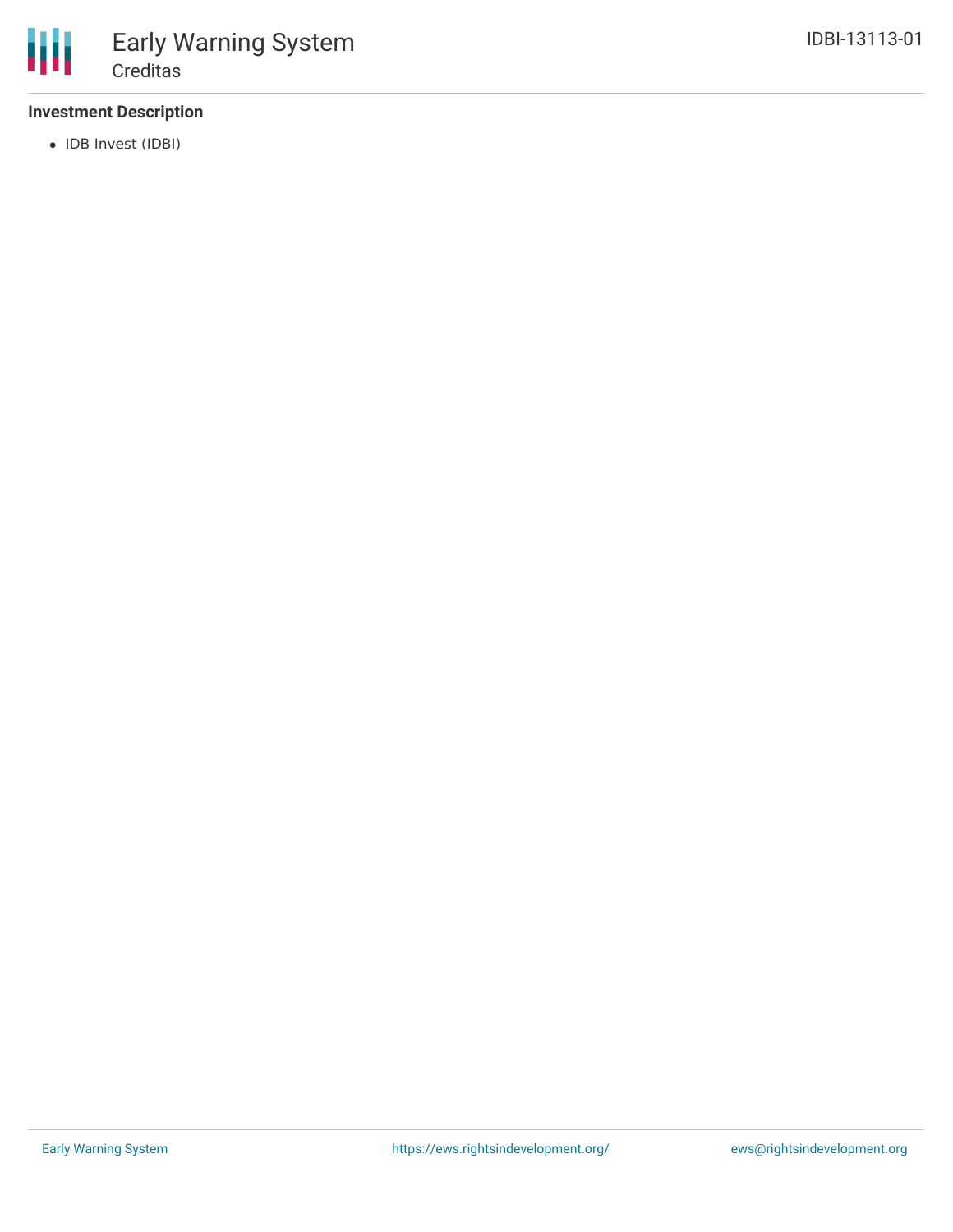

Miguel Rodrigues CFO +55 (11) 95082 0557

[miguel.rodrigues@creditas.com.br](mailto:miguel.rodrigues@creditas.com.br)

#### **ACCESS TO INFORMATION**

You can submit a request for information disclosure at:

[https://www.iadb.org/en/access-information/information-request.](https://www.iadb.org/en/access-information/information-request)

### **ACCOUNTABILITY MECHANISM OF IDB / IDB INVEST**

The Independent Consultation and Investigation Mechanism (MICI) is the independent complaint mechanism and fact-finding body for people who have been or are likely to be adversely affected by an Inter-American Development Bank (IDB) or Inter-American Investment Corporation (IDB Invest)-funded project. If you submit a complaint to MICI, they may assist you in addressing the problems you raised through a dispute-resolution process with those implementing the project and/or through an investigation to assess whether the IDB or IDB Invest is following its own policies for preventing or mitigating harm to people or the environment. You can submit a complaint by sending an email to [MICI@iadb.org](mailto:MICI@iadb.org). You can learn more about the MICI and how to file a complaint at <http://www.iadb.org/en/mici/mici,1752.html> (in English) or <http://www.iadb.org/es/mici/mici,1752.html> (Spanish).